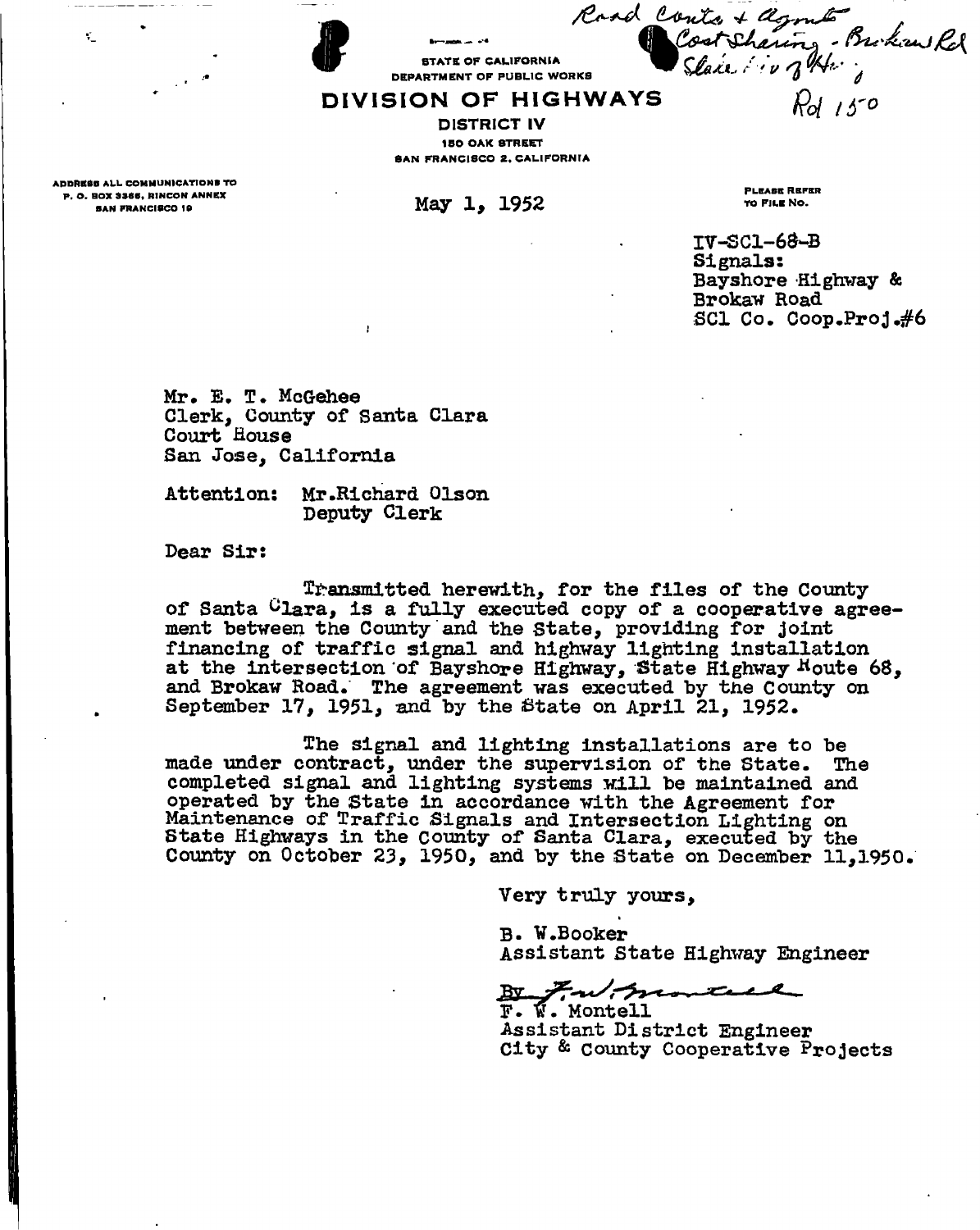# $\bullet$   $\bullet$   $\bullet$ **AGREEMENT**

**1 2 3 4 6 The County of Santa Clara, a political subdivision of the State of California, hereinafter referred to as County, and the State of California, Department of Public Works, Division of Highways, hereinafter referred to as State, do enter into the •following agreement:** 

**6 7 8 9 Whereas, County and State contemplate the installation of traffic control signals and highway illumination at the intersection of Bayshore Highway, {State Highway Route 68, and Brokaw Road, near the City of San Jose;** 

**Now, Therefore, It Is Agreed As Follows:** 

#### **Section I**

**For and in consideration of the covenants and conditions to be kept and performed by State, as set forth hereinafter, County agrees as follows:** 

**16 17 18 19 20 21 22 23 24 (a) County will pay to State upon receipt of a bill therefor, the estimated amount of the County<sup>f</sup>s share of the cost**  of installing the traffic control signals and highway illumination **hereinbefore mentioned, such share to be an amount bearing the**  same proportion to the total cost, including construction engineer**ing and inspection, of installing said traffic control signals and highway illumination as the number of roads under the jurisdiction of County which enter the intersection involved bears to the total number of roads entering such intersection.** 

**25 26 27 28 29 30 31 It is estimated that the amount of County's share of installing the traffic control signals and highway illumination hereinbefore mentioned is Six Thousand Seven Hundred Dollars (\$6,700.00), being one-half of the total cost of installing said traffic control signals and highway illumination. The actual amount of County<sup>1</sup>s share shall be determined after the traffic control signal installation and highway illumination are comple-**

*t* 

•i

**10** 

**11** 

**12** 

**13** 

**14** 

**15**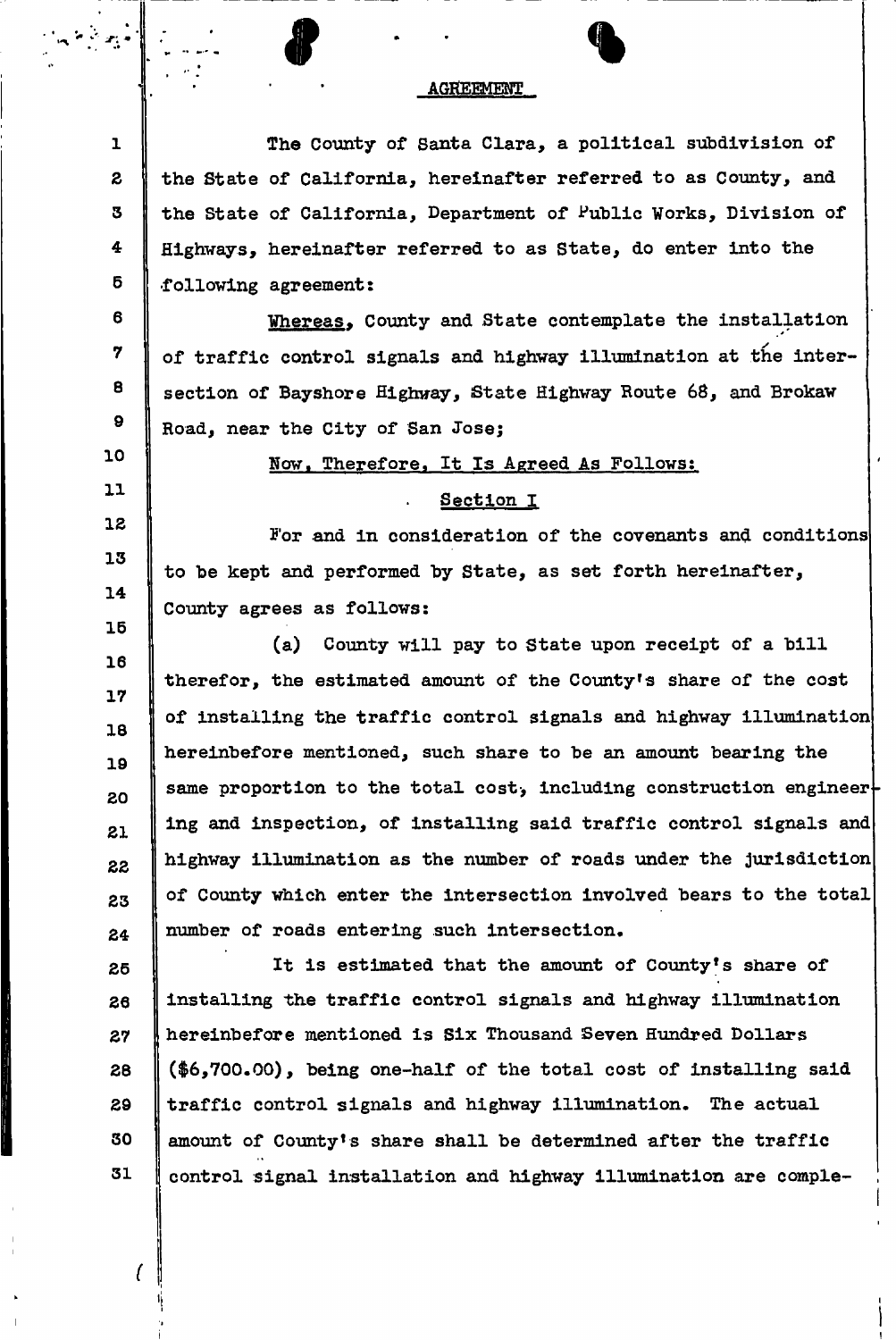**ted, bat shall not exceed the amount mentioned in this agreement**   $\mathbf{L}$ unless provision for additional County funds is made in subsequent  $\mathbf{z}$  $\mathbf{3}$ **agreement between County and State.**  4 **Section II**  5 **\*'or and in consideration of the covenants and condi-**6 **tions to be kept by County, as set forth in this agreement,**  7 **State agrees as follows:**  8 **(a) To make necessary surveys, prepare necessary**   $\mathbf{9}$ **plans and specifications, and to bear all costs of said activi-**10 **ties preliminary to beginning installation of the traffic control**   $11$ **signals and highway illumination hereinbefore mentioned;**  12 **(b) To furnish all necessary materials and install**  13 **traffic control signals and highway illumination hereinbefore**   $14$ **mentioned, said installations to be completed in conformity with**   $15$ **plans and specifications approved by County, the work to be done**   $16$ **by contract under supervision of the State;**   $17$ **(c) To bear iState's share of total cost, including**  18 **construction engineering and inspection, of installing the**  19 **traffic control signals and highway illumination hereinbefore men-**20 **tioned, such share to be an amount bearing the same proportion to**  21 **the total cost of said traffic control signals and highway il-**22 lumination as the number of roads under jurisdiction of State which 23 **enter the intersection involved bears to the total number of roads**  24 **entering the intersection; also, to bear the entire cost of grad-**25 26 **ing, pavement widening, and island construction incidental to the**  27 **signal system and highway lighting installation;**  28 **(d) ¥ithln sixty (60) days following completion of the**  29 **traffic control signal and highway illumination installation,State**  30 **will submit to County a report of the expenditures made therefor,**  31 **i and will refund to** County **any amount received from County which** 

**2** 

*9 %*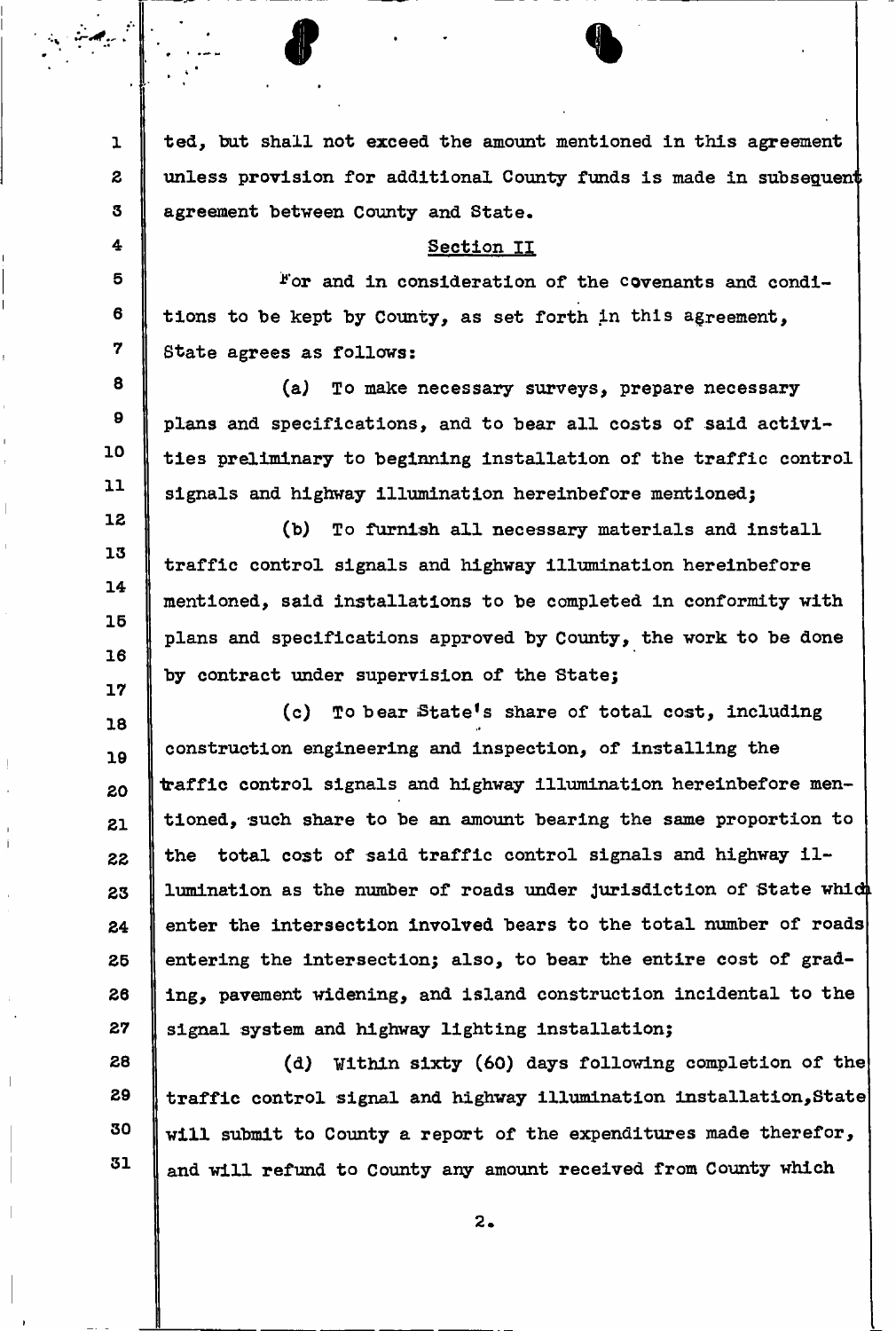| $\mathbf{I}$ | remains unexpended after completion of said installation.                                     |
|--------------|-----------------------------------------------------------------------------------------------|
| 2            | SECTION III                                                                                   |
| З            | It is understood and agreed by both parties hereto that the                                   |
| 4            | traffic signal and lighting facilities covered by this agreement                              |
| 6            | shall be included in the facilities for which joint financing of                              |
| 6            | maintenance is provided by The Agreement for Maintenance of                                   |
| 7            | Traffic Signals and Intersection Lighting on State Highways in                                |
| 8            | the County of Santa Clara, which agreement was executed by the                                |
| 9            | County of Santa Clara on the 23rd day of October 1950, and by                                 |
| 10           | the State on the 11th day of December, 1950. The State will                                   |
| 11           | maintain and operate the entire traffic control signal system as                              |
| 12           | constructed.                                                                                  |
| 13           | In Witness Whereof, the parties hereunto have caused this                                     |
| 14           | agreement to be executed by their respective officers duly author-                            |
| 16           | County on the 7th day of September 1951, and State on<br>ized:                                |
| 16           | the $210$ day of aquil<br>.1952.                                                              |
| 17           | Approved:                                                                                     |
| 18           | State of California                                                                           |
| 16<br>Depy   | Department of Public Works<br><b>State Highway Engineer</b>                                   |
| 20           | <b>FRANK B. DURKEE</b><br>Director of Public Works<br>as to Form & Procedure:                 |
| 21           | Approved                                                                                      |
| 22           | By 4<br><b>Attorney</b><br>Department of Public Works<br>RUSSELL S. MUNRO, PRINCIPAL ATTORNEY |
| 23           |                                                                                               |
| 24           | County of Santa Clara                                                                         |
| 25           |                                                                                               |
| 26           | Chairman of the Board 6f<br>Supervisors                                                       |
| 27           | ATTEST: E. T. MCGEHEE, CLERK                                                                  |
| 28           | Rv<br>Depaty Clerk of the Board                                                               |
| 29           | Approved as to Form & Procedure                                                               |
| 30           |                                                                                               |
| 31           | County Counsel                                                                                |
|              |                                                                                               |

 $\bigg\}$ 

 $\Bigg)$ 

 $\frac{1}{\sqrt{2}}$ 

 $\begin{array}{c} \begin{array}{c} \end{array} \end{array}$ 

 $\frac{1}{3}$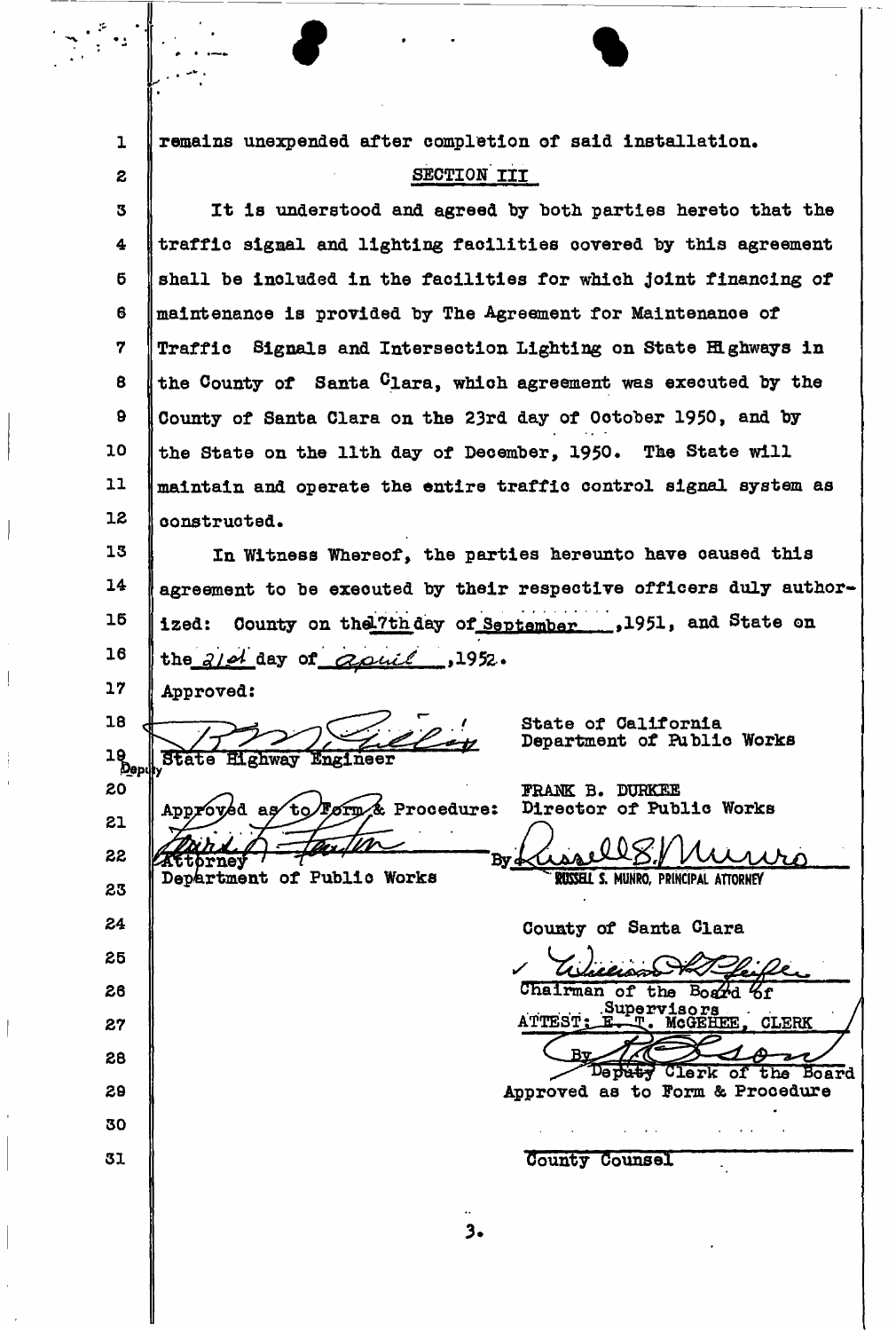STATE OF CALIFORNIA STATE OF CALIFORNIA<br>DEPARTMENT OF PUBLIC WORKS

# **DIVISION OF HIGHWAYS**

DISTRICT IV 150 OAK STREET SAN FRANCISCO 2, CALIFORNIA

ADDRESS ALL COMMUNICATIONS TO P. O. BOX 3366. RINCON ANNEX<br>
SAN FRANCISCO 18 8AN PRANCISCO 19

 $\mathbf{I}$ 

 $\mathbf{I}$ 

September 14, 1951 TOFILENO.

**Mr. E. T. McGehee Banta Clara County 17-SC1-68-B**<br> **County Clerk of Santa Clara County 1990 Traffic Signals County Clerk of Santa Clara County Court House** San Jose, California

**Bayshore Henway & Brokaw Road.** 

# **Attention: Mr. Richard Olson**

**Dear Sir;** 

**Attached are original and four copies of a proposed cooperative agreement between the County of Santa Clara and the State providing for joint financing of traffic signal and highway illumination installation at the intersection of Bayshore Highway, State Highway <sup>R</sup>oute 68, and Brokaw Road.** 

**Our letter of August 21, 1951 set forth details of the proposed joint finanoing. Your letter of August 28, 1951 stated that the Board of Supervisors approved the proposed installation and indicated willingness to participate in the financing.** 

**If the attached agreement is satisfactory to the Board of Supervisors, please have the original and three oopies executed for the County and return them to this**  office for completion of execution by the State. The **other copy of the agreement may toe retained for the County's files pending receipt of a fully executed copy.** 

**Also, please furnish three certified copies of a resolution adopted toy the Board of Supervisors, approving the agreement and authorizing its execution in behalf of the County.** 

**The County<sup>1</sup> s cooperation in this matter is appreciated** 



**cc: Mr.R.B.Chandler**  Santa Clara County Road Commissioner **and Commissioner**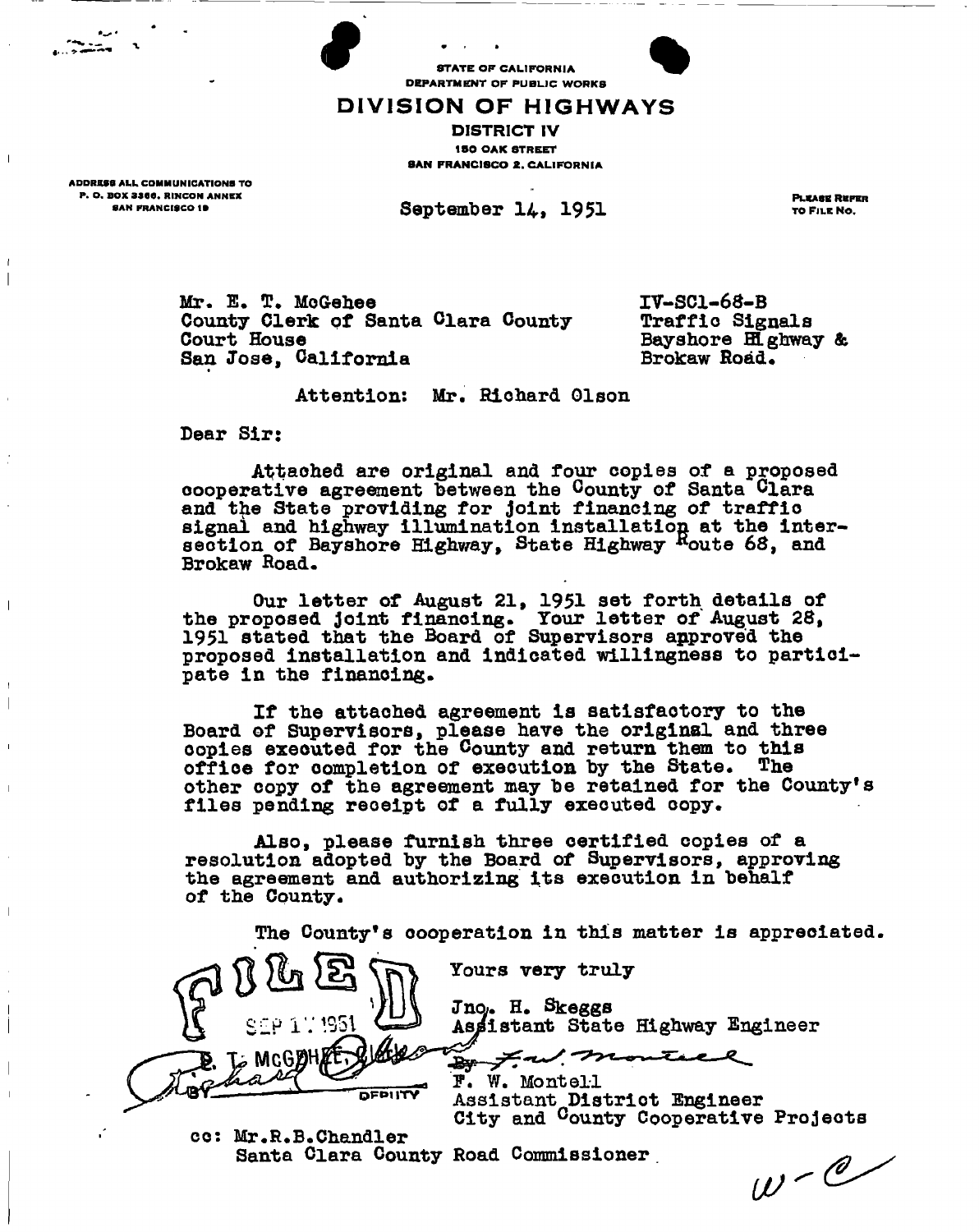#### **AGRETAIPNT**

的女子

6

 $\overline{7}$ 

 $\mathbf{9}$ 

10

 $11$ 

12

13

 $14$ 

15

16

 $17$ 

18

19

20

21

22

23

24

 $\mathbf{1}$ The County of Santa Clara, a political subdivision of  $\mathbf{z}$ the State of California. Rereinafter referred to as County, and 3 the State of California. Doportment of Fublic Terks. Division of 4 Highways, hardinatter referred to as State, do enter into the 5 following agreement:

Whereas. County and State esubemplate the installueion of traffic control cignals and highway illumination at the inter-8 section of Bayahoro Mighway, Giate Highway Route 66, and Brokev Rowl, mear the City of Dan Jose;

# Nov. Therefore. It Is Asreed as Follows:

# dechion i

For and in consideration of the covenants and conditions to be kept and performed by State, as set forth hereinsflor, County agrees as follows:

(a) County will nay to State upon rescipt of a bill therafor, the cstismted assumt of the County's share of the cost of installing the traffic control signals and highway illusination bereinbefore mentioned, such share to be an susunt bearing the same proportion to the total cost. including construction chainosring and inspection, of installing said traffic control signale and highway illumination as the number of ronds under the jurisdiction of County which enter the intersection involved boars to the total munber of reads entering such latersection.

It is estimated that the asount of County's share of 25 installing the traffic control signals and highway illumination 2.6 horeinbefore mentioned is Six Thousand Seven Sundred Dollars 27 (06,700.00), being exc-balf of the total gost of installing caid 28 traffic sontrol cignals and highway illumination. The attual 29 enount of County's share chall be ectorningd aftor the traffic 30 control signal ingtallation and highway illumination are templo-31

 $7000$ 

T. MCGEHEE<del>r</del>Clerk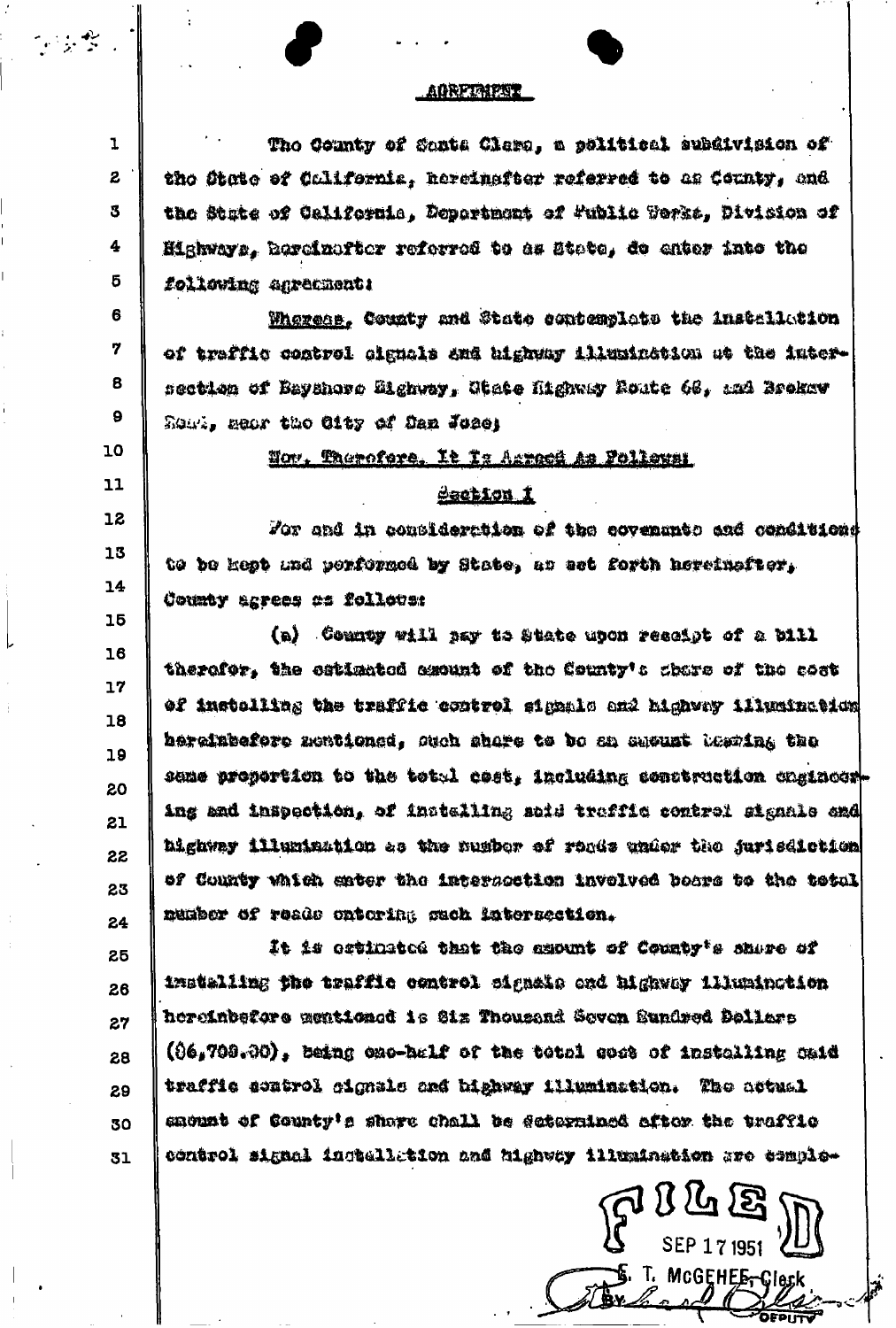$\mathbf{1}$ tod, but shell not exceed the suempt mentioned in this sgroesent unless provision for additional County funds is made in subcequedt agreement between County and State.

المستعمل المراجع<br>المستعمل العراقية

 $\boldsymbol{z}$ 

3

4

5

6

7

8

9

10

11

12

 $-13$ 

 $14$ 

 $15$ 

 $16$ 

 $17$ 

28

29

30

31

### Section XX

For and in consideration of the covenants and conditionn to be kept by County, as set forth in this egreement, Steito egroco de follovos

. (c) Te meho notossary surveys, propere neutscary plane and appelfications, ons to bear all coots of said activities prelizinary to beginning installation of the traffic control signale and bighway illumination hercinhefore newtioned;

(b) T. Surmich all necessary materials and inctell traffic control signal: and bighway illumination hereinboforo mentioned, said inctullations to be comploted in conformity with plans and specifications chproved by County, the work to be done by contract under supervicion of the State;

(e) To bear State's share of total cort, including 18 construction enginoering and inspection, of installing the 19 woffie control signale and highway illuminetion hereinbefore men-20 tioned, such share to be an excunt bearing the same groportion to 21 the total cost of said traffic control signals and highway il-22 lumination as the number of roads under jurisdiction of Stote vhids 23 enter the intersection involved boars to the total number of roads 24 catering the intersection; sles, to bear the catire cost of grad-25 ing, povenent widening, and island construction incidental to the 26 27. signal system and highway lighting installation;

(d) Uithin Ginty (60) days following completion of the traffic control signal and highway illumination installation, State will submit to County a report of the exponditures made therefor, and will refund to County any amount received from County which

2.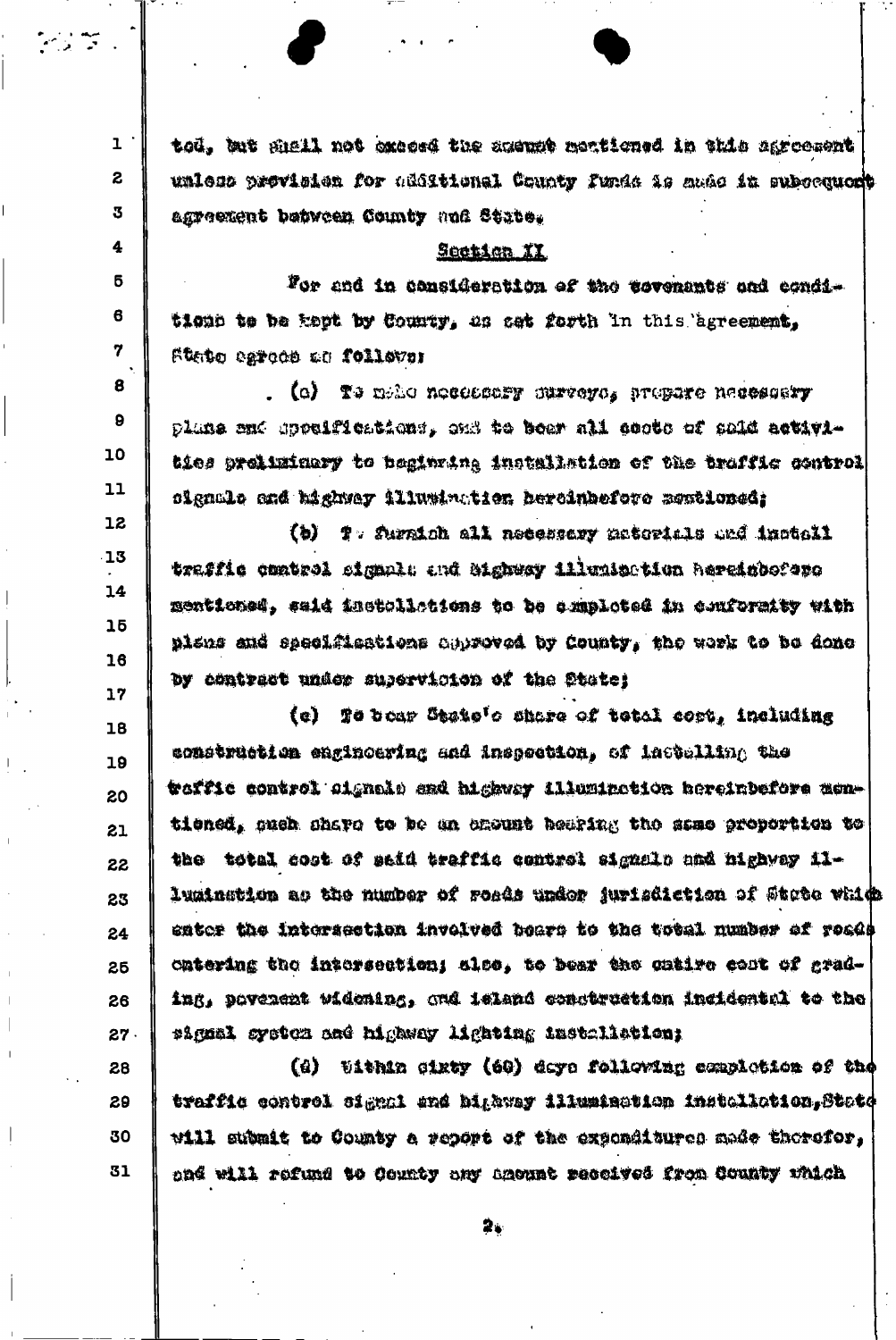| $\mathcal{F}(\mathcal{A}^{\frac{1}{2}})^{\mathcal{F}}$ . |                                                                                 |
|----------------------------------------------------------|---------------------------------------------------------------------------------|
|                                                          |                                                                                 |
| $\mathbf{1}$                                             | remaina uzexpended after completion of seid installation.                       |
| $\boldsymbol{z}$                                         | SEGTION III                                                                     |
| 3                                                        | It is underntoed and agreed by both partics hereto thet the                     |
| 4                                                        | traftio signal and lighting feoilities covered by this agreement                |
| 5                                                        | chall be included in the facilities for which joint financing of                |
| 6                                                        | moistessance is provided by The Agroenent for Moistempres of                    |
| 7                                                        | Traffio - Signale end Internoction Lighting on Stete Elgborys in                |
| 8                                                        | the County of Santo Clere, which agreement was executed by the                  |
| $\boldsymbol{\mathsf{g}}$                                | County of Sante Clare on the 23rd day of Oetober 1950, and by                   |
| 10                                                       | the State on the lith day of December, 1950. The State will                     |
| 11                                                       | meintain amé operate the entire treffic control signal system no                |
| 12                                                       | OODS & TUCTOOL                                                                  |
| 13                                                       | In Witmode Uhersof, the parties hereunte have caused this                       |
| 14                                                       | egroopent to be exceuted by their respective officers duly author-              |
| 15                                                       | County on the day of 1951, and Diate on<br>izcû:                                |
| 16                                                       | $$ ,1951.<br>eag,<br>$\frac{d\alpha y}{dx}$ of                                  |
| 17                                                       | Approvout                                                                       |
| 18                                                       | State of Colifornie<br>Department of Sublic Works                               |
| 19                                                       | State Highear Naginoer                                                          |
| 20                                                       | FRANK D. DUNKIN<br>Director of Public Corks<br>Approved es to Forn & Procedure: |
| 21                                                       |                                                                                 |
| 22                                                       | Attornoy<br>By <sub>am</sub><br>Department of Public Terks                      |
| 23<br>24                                                 |                                                                                 |
| 25                                                       | County of Santa Clora                                                           |
| 26                                                       | Lieuano                                                                         |
| 27                                                       |                                                                                 |
| 28                                                       |                                                                                 |
| 29                                                       | Approved ao to Form & Frocedure                                                 |
| 30                                                       |                                                                                 |
| 31                                                       | County Counsel                                                                  |
|                                                          |                                                                                 |
|                                                          | $\sim$<br>$\mathbf{a}$                                                          |

 $\label{eq:2} \frac{1}{\sqrt{2}}\sum_{i=1}^n\frac{1}{\sqrt{2}}\sum_{j=1}^n\frac{1}{j!}\sum_{j=1}^n\frac{1}{j!}\sum_{j=1}^n\frac{1}{j!}\sum_{j=1}^n\frac{1}{j!}\sum_{j=1}^n\frac{1}{j!}\sum_{j=1}^n\frac{1}{j!}\sum_{j=1}^n\frac{1}{j!}\sum_{j=1}^n\frac{1}{j!}\sum_{j=1}^n\frac{1}{j!}\sum_{j=1}^n\frac{1}{j!}\sum_{j=1}^n\frac{1}{j!}\sum_{j=1}^$ 

 $\mathbf{i}$